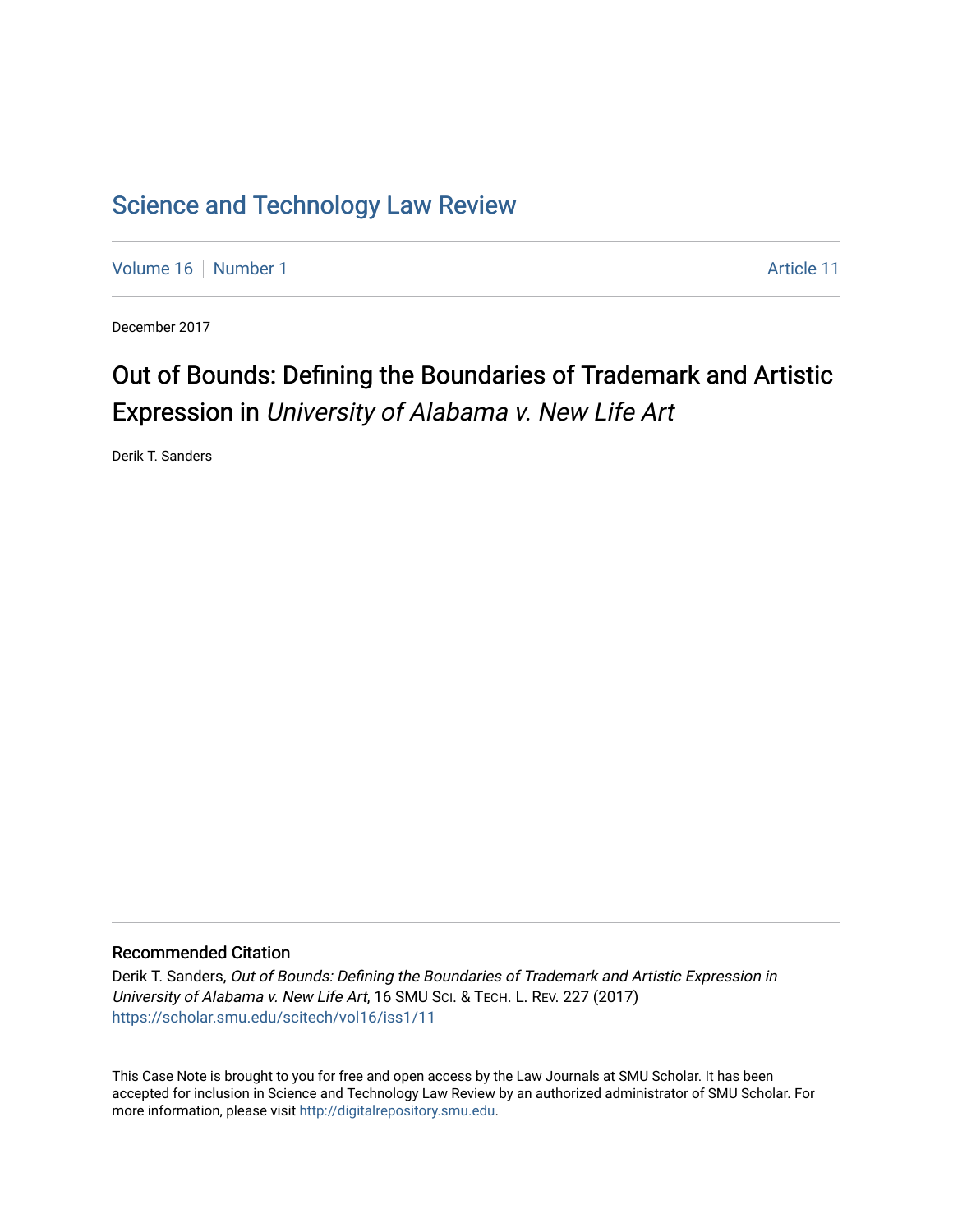# Out of Bounds: Defining the Boundaries of Trademark and Artistic Expression in *University of Alabama v. New Life Art*

*Derik T. Sanders\**

## **I. INTRODUCTION**

With an ever-increasing appreciation for intellectual property rights, individuals and entities have come to expect those valuable rights to be protected. For nearly three-quarters of a century, the Lanham Act has been the primary source for the protection of well-known symbols.<sup>1</sup> In contrast, the First Amendment of the United States Constitution has provided authors, artists, and others significant freedom in their own expression through artistic works.2 In a head-to-head collision between the University of Alabama's trademark rights and renowned sports artist Daniel Moore's First Amendment rights, the Eleventh Circuit held that trademark law cannot restrict the freedom of expression when the marks are artistically relevant to the work.3 The court's decision was a monumental victory for artists who seek to portray realism in their art. The importance of balancing trademark rights with the value of artistic expression through the use of the marks within the art was definitively recognized in the court's opinion.4 The Eleventh Circuit reinforced the importance of First Amendment rights in artistic expression, indicating that sharing and enjoying of cultural symbols may be achieved without threat of trademark infringement.<sup>5</sup> The court's balancing of these two rights may encourage a substantially different approach to the use of collegiate and professional sports teams' marks in the sports-themed video game and motion picture industry. The court's opinion in *New Life Art II* takes the realistic artistic expression required in sports art outside of the playing field for a traditional trademark infringement analysis.

#### **II. FACTUAL BACKGROUND**

Since its inception, the University of Alabama, located in Tuscaloosa, Alabama, has had a substantial impact on the culture of Alabama and the

- **1. 15 U.S.C. § 1051 (2006).**
- 2. **U.S. CONST.** amend. *I; see also* Joseph Burstyn, Inc. v. Wilson, 343 **U.S.** 495, **502 (1952)** (holding that films are protected speech).
- **3.** Univ. of Ala. Bd. of Trustees v. New Life Art, Inc. *(New Life Art II),* **683 F.3d 1266, 1276 (11th** Cir. 2012).
- 4. *See id.* at **1278-79.**
- *5. Id.* at **1278.**

<sup>\*</sup> Candidate for Juris Doctorate, May 2014, **SMU** Dedman School of Law. **I** would like to give a special thank you to my wife, Brooke, and my daughters, Lily and Violet, for their endless love, overwhelming support, and continuous inspiration.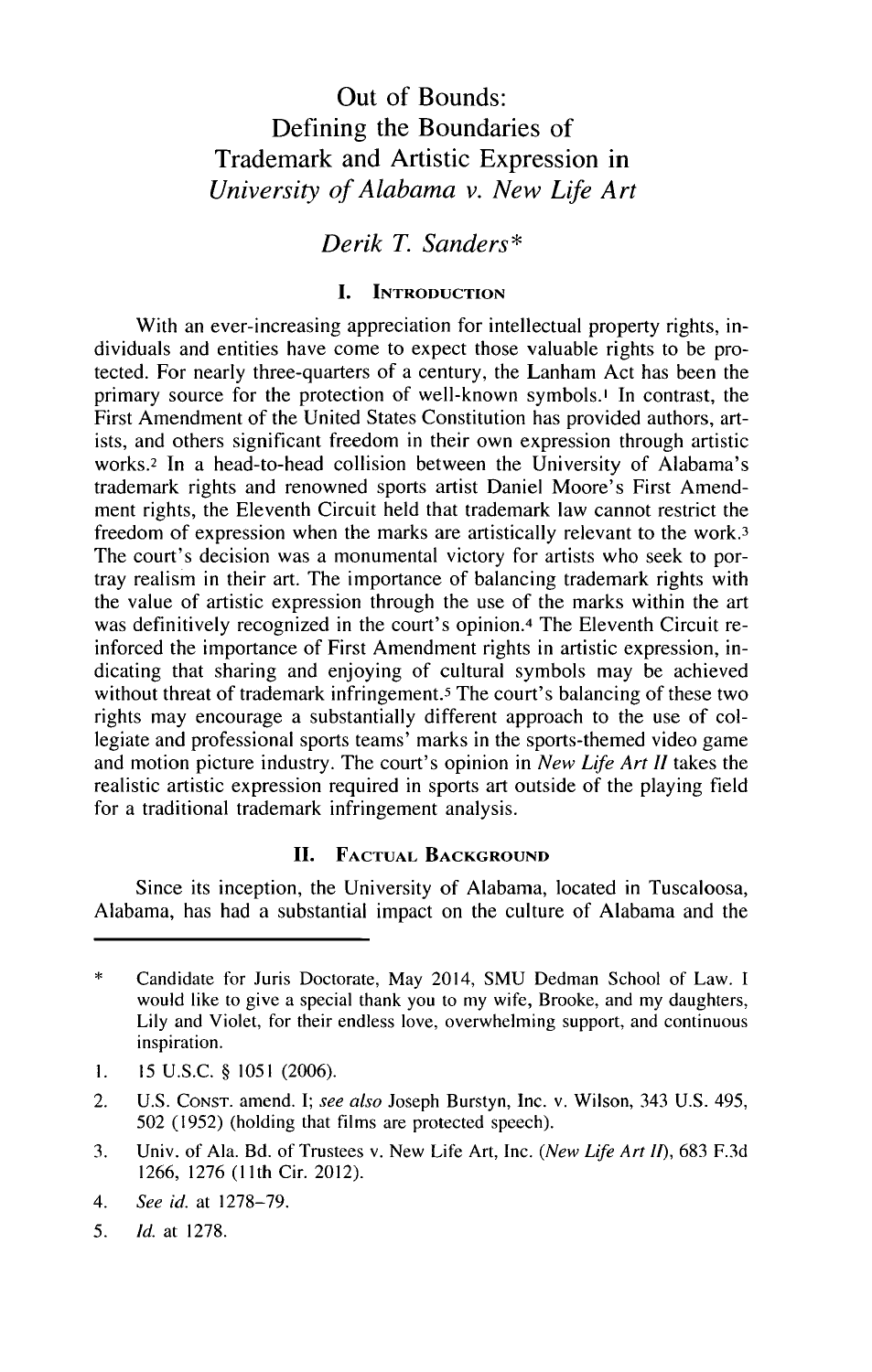Southeastern United States. The University of Alabama is widely known for its excellence in educational standards and athletics.6 Relevant both historically and recently, the Alabama Crimson Tide football team has won two of the last three national championships, totaling fourteen, making the University of Alabama one of the most successful, recognizable, and valuable programs in the National Collegiate Athletics Association.7 Unsurprisingly, the Crimson Tide's value and revenue is staggering.8 The University's portfolio of intellectual property assets includes trademarks, service marks, designs, logos, colors, and symbols that are managed **by** the University of Alabama's licensing department.9

Daniel Moore earned his bachelor's degree in art from the University of Alabama in **1976** and shortly thereafter began his career in sports art with "The Goal Line Stand" in **1980.10** Moore embarked on a wildly successful career of painting famous sports moments; primarily those of his alma mater, the Alabama Crimson Tide." Art collectors and football fans alike have recognized Moore's artistic talent and quality works, thereby increasing the overall popularity and value of his **paintings.12** In **1991,** after twelve years of independently producing paintings of memorable Alabama football moments, the University of Alabama and Moore entered into a licensing relationship that continued until **2000.13**

During their licensing relationship, Moore agreed to produce and market products with the University of Alabama's marks, designs, and other sym-

- **8.** *See College Football's Most Valuable Teams: 6. University of Alabama Crimson Tide,* **FORBES,** http://www.forbes.com/pictures/emdm45el/6-university-ofalabama-crimson-tide/ (last visited Mar. **26, 2013)** (estimating the University of Alabama Crimson Tide football team to be the sixth most valuable college football team with **an approximate** value **of \$93** million and annual revenue of approximately **\$77** million).
- **9.** *New Life Art II,* **683 F.3d** at **1273.**
- **10.** *See Daniel Moore: "Capturing the Classics" Artist Biography,* **AMERICAN SPORT ART MUSEUM** *&* **ARCHIVES,** http://www.asama.org/awards-of-sport/medallion-series/sport-artist-of-the-year/daniel-moore/ (last visited Mar. **26, 2013);** Daniel **Moore,** *"The Shutout". . . A Word from the Artist,* **NEwLIFEART .com,** http://www.newlifeart.com/A%20Word%20from%20the%20Artist%20- %20TSO%20flat.pdf (last visited Mar. **26, 2013).**
- **11.** *See Daniel Moore: "Capturing the Classics" Artist Biography, supra note* **10.**
- 12. *See id.*
- **13.** *New Life Art II,* **683 F.3d** at **1270, 1272.**

**<sup>6.</sup>** *See* Brief of Appellee/Cross-Appellant at **2-3,** *New Life Art II,* (Nos. 09-16412- **AA, 10-10092-A).**

**<sup>7.</sup>** *See* Chris Smith, *College Football's Most Valuable Teams,* **FORBES** (Dec. 22, 2011, 11:43 AM), http://www.forbes.com/sites/chrissmith/2011/12/22/collegefootballs-most-valuable-teams/.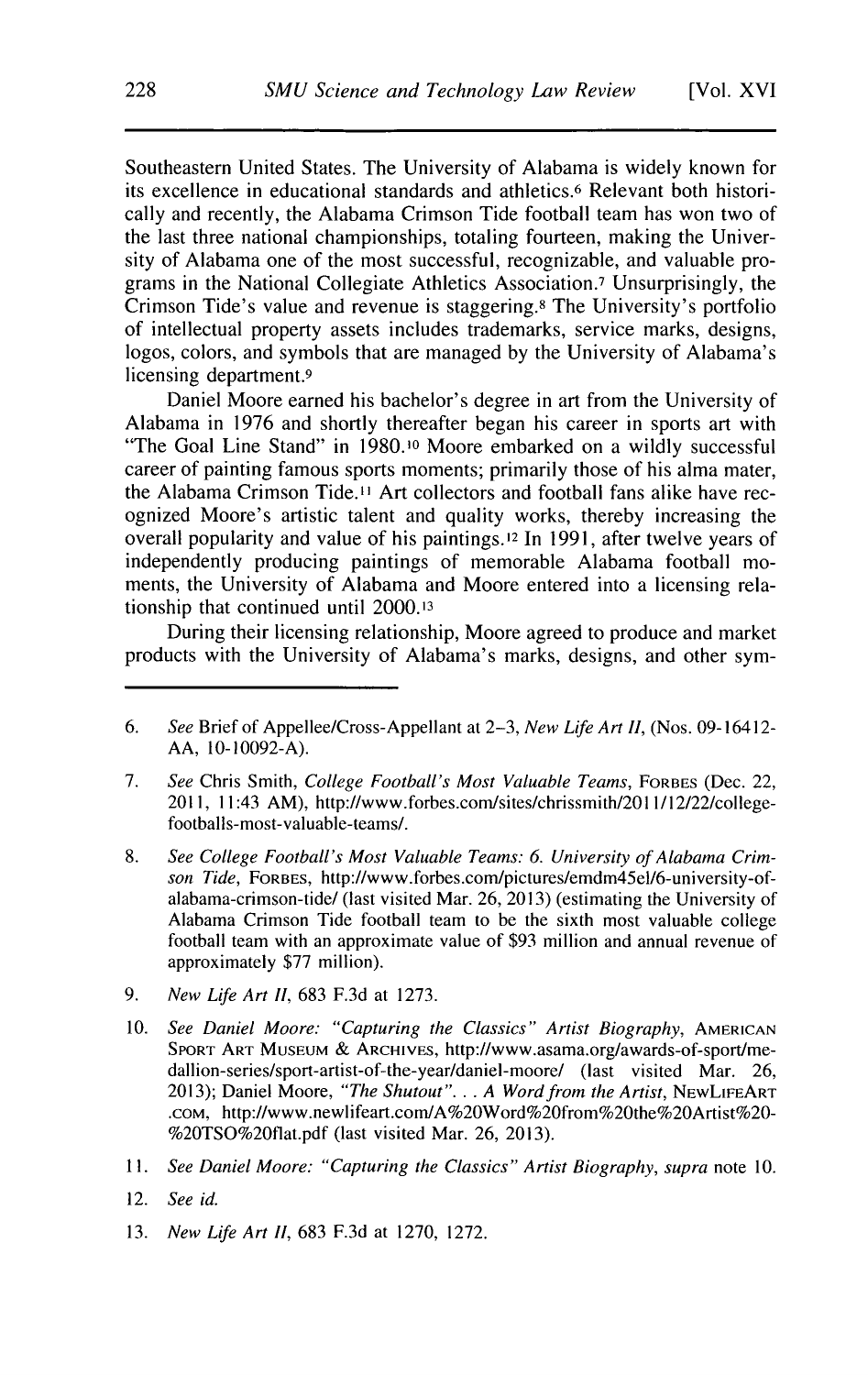bols in exchange for royalty payments.14 Moore continued to create and sell football paintings and prints that were not subject to the licensing relationship despite the University's insistence that such unauthorized use of the its marks amounted to trademark infringement.15 In 2002, the University emphasized their continued request for Moore to license any and all of his University of Alabama artwork and derivative works because they featured trademarks owned **by** the University.16 In response, Moore asserted that his use of the University's marks, *as a part of the artistic content,* did not violate the University's trademarks.'7 Despite their disagreement, Moore continued to produce artwork portraying well-known Crimson Tide jerseys, helmets, and the University's famous crimson and white colors, while the University continued to display and sell Moore's works in their campus bookstores.'8

# **III. DESCRIPTION OF PETITIONER'S CLAIMS**

The University of Alabama brought a suit in March **2005** against Daniel Moore and New Life Art, Inc., the publishers of Moore's art prints, alleging that the use of the football uniforms in Moore's paintings, prints, and other memorabilia breached a contractual obligation and infringed upon the University's trademark in violation of Section 1125(a) of the Lanham Act.19 The suit alleged that Moore was prohibited from using the University's football uniforms or "licensed indicia" in any of his work.20 The University alleged that the cumulative meaning of the language in the parties' agreements prohibited Moore from using colors, designs, names, and other referencing symbols in any works he produced without its express consent.<sup>21</sup>

### **IV. PROCEDURAL AND SUBSTANTIVE HISTORY**

The United States District Court for the Northern District of Alabama concluded the University of Alabama's colors had acquired some secondary meaning, but were not strong trademarks, and thus Moore's depictions of the Crimson Tide jerseys and helmets in paintings and prints received First Amendment protection and were entitled to a fair use defense.<sup>22</sup> Accordingly, the district court granted partial summary judgment in favor of New Life Art,

- **19.** *New Life Art II,* **683 F.3d** at **1270.**
- 20. *Id.* at **1271-72.**
- 21. *Id.* at **1272-73.**
- 22. Univ. of Ala. Bd. of Trustees v. New Life Art, Inc. *(New Life Art 1)* **677** F. Supp. **2d 1238, 1258-59 (N.D.** Ala. **2009).**

<sup>14.</sup> *Id.* at **1272.**

*<sup>15.</sup> Id.* at **1270.**

**<sup>16.</sup>** *Id.*

**<sup>17.</sup>** *Id.*

**<sup>18.</sup>** *Id.*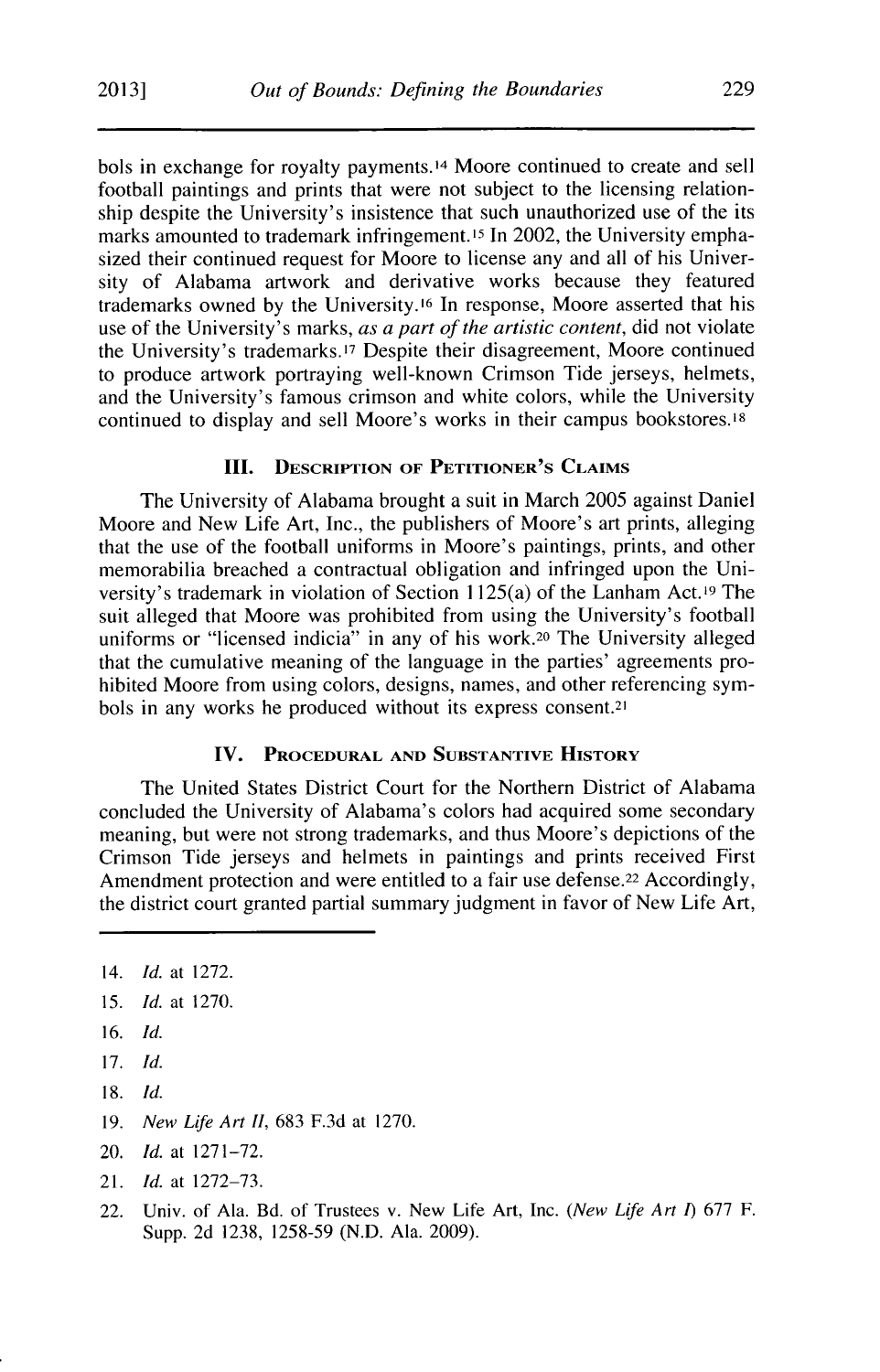Inc., and Daniel Moore.<sup>23</sup> However, the district court concluded that Moore's depictions of Crimson Tide jerseys and helmets on calendars, mugs, and "mundane products" were not entitled to a fair use defense or any First Amendment protection.<sup>24</sup> As a result, partial summary judgment was granted in favor of the University of Alabama with regard to Moore's derivative memorabilia.25 The district court interpreted the collective language of the parties' prior licensing agreements to not include the use of the Crimson Tide uniforms in its definition of "licensed indicia," and subsequently found that Moore was not contractually prohibited from using the uniforms in his works.<sup>2</sup> 6 In response to the district court's ruling, both parties appealed to the United States Court of Appeals for the Eleventh Circuit.27

# **V. UNITED STATES COURT OF APPEALS FOR THE ELEVENTH CIRCUIT'S HOLDING**

The Court of Appeals interpreted the licensing agreements to lack the intention to prohibit Moore's use of the Crimson Tide uniforms in unlicensed paintings, prints, or calendars.28 The court was in "basic agreement" with the district court's evaluation of the University of Alabama's mark, but determined that, because "the First Amendment interests in artistic expression so clearly outweigh whatever consumer confusion that might exist," there was no Lanham Act violation with respect to Moore's use of the uniforms in his paintings, prints, and calendars.29 With respect to mugs and other "mundane products," the court found the record to be factually insufficient to determine the parties' intent within the licensing agreements. 30 Additionally, the court dismissed Moore's copyright claim to the derivative works and noted that Moore had "waived any challenge to the district court's conclusions that his use of the uniforms **.** . **.** was not a fair use and was not protected **by** the First Amendment."31

#### **VI. COURT'S RATIONALE**

The Eleventh Circuit methodically approached the analysis of the issues presented on appeal. After acknowledging that it had jurisdiction only over the never-licensed objects, the court categorized its analysis based on the

- **30.** *Id.* at **1279.**
- **31.** *New Life Art II,* **683 F.3d** at **1279.**

**<sup>23.</sup>** *Id.* at **1259.**

<sup>24.</sup> **Id.**

**<sup>25.</sup>** *New Life Art II,* **683 F.3d** at **1271.**

**<sup>26.</sup>** *Id.* at **1272.**

**<sup>27.</sup>** *Id.* at **1271.**

**<sup>28.</sup>** *Id.* at **1275.**

**<sup>29.</sup>** *Id.* at **1276.**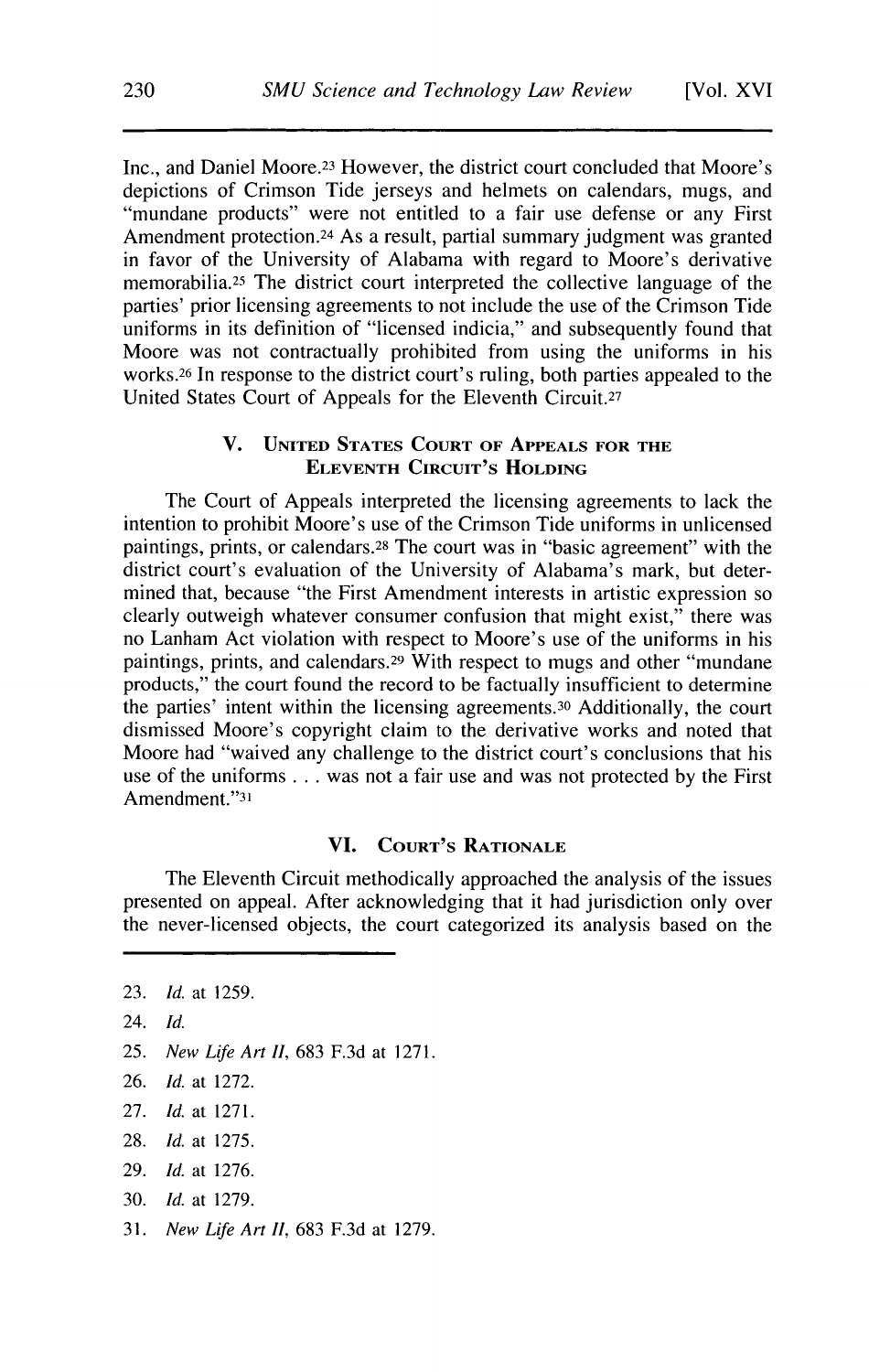objects produced **by** Moore: **(1)** paintings, prints, and calendars; and (2) mugs and other mundane products. 32 The court began its analysis of the paintings, prints, and calendars **by** determining whether Moore's use of the Crimson Tide uniforms was contractually prohibited.33 The parties' agreements prohibited Moore from using the "licensed indicia" for anything other than "explicitly licensed items."34 The terms and conditions regarding the University's interests in its licensed indicia "survive the termination or expiration of [the] Agreement."35 While the agreements defined "licensed indicia," uniforms were not mentioned in any list or appendix. 36 The court determined that the agreement was ambiguous as to whether the parties intended to include the Crimson Tide uniforms within the "licensed indicia," and consequently prohibited their unlicensed use.<sup>37</sup> Since the agreements were governed **by** Georgia law, the court then examined the course of conduct between Moore and the University to infer the parties' intent during, and after, the licensing agreement.38 The Eleventh Circuit found that there was "considerable" evidence indicating that Moore's use of the uniforms in paintings, prints, and calendars was not a violation of the licensing agreements.<sup>39</sup> Since the licensing agreements had no bearing on the use of the Crimson Tide uniforms in Moore's paintings, prints, and calendars, the Court of **Ap**peals methodically continued its analysis **by** addressing the University's claim of trademark infringement.40 The Eleventh Circuit agreed with the lower court and concluded that the University's mark was weak and there was "some likelihood of confusion."41 However, the court concluded that it was unnecessary to pinpoint the strength of the mark or determine the likelihood of confusion.<sup>42</sup> Moore's First Amendment interests "clearly outweigh[ed] any consumer confusion" and, therefore, could not **be** a violation of the Lanham Act.43

The court proceeded to address the First Amendment protection of artistic expression **by** referencing to the methodologies that several sister circuits

- **33.** *Id.* at **1273.**
- 34. *Id.*
- *35. Id.*
- **36.** *Id.*
- **37.** *New Life Art II,* **683 F.3d** at **1273.**
- **38.** *Id.* at 1274.
- **39.** *Id.* (discussing the University's regular sale, prominent display, and museum brochure cover featuring Moore's unlicensed prints).
- 40. *Id.* at **1275.**
- 41. *Id.* at **1276.**
- 42. *Id.*
- 43. *New Life Art II,* **683 F.3d** at **1276.**

**<sup>32.</sup>** *Id.* at **1272.**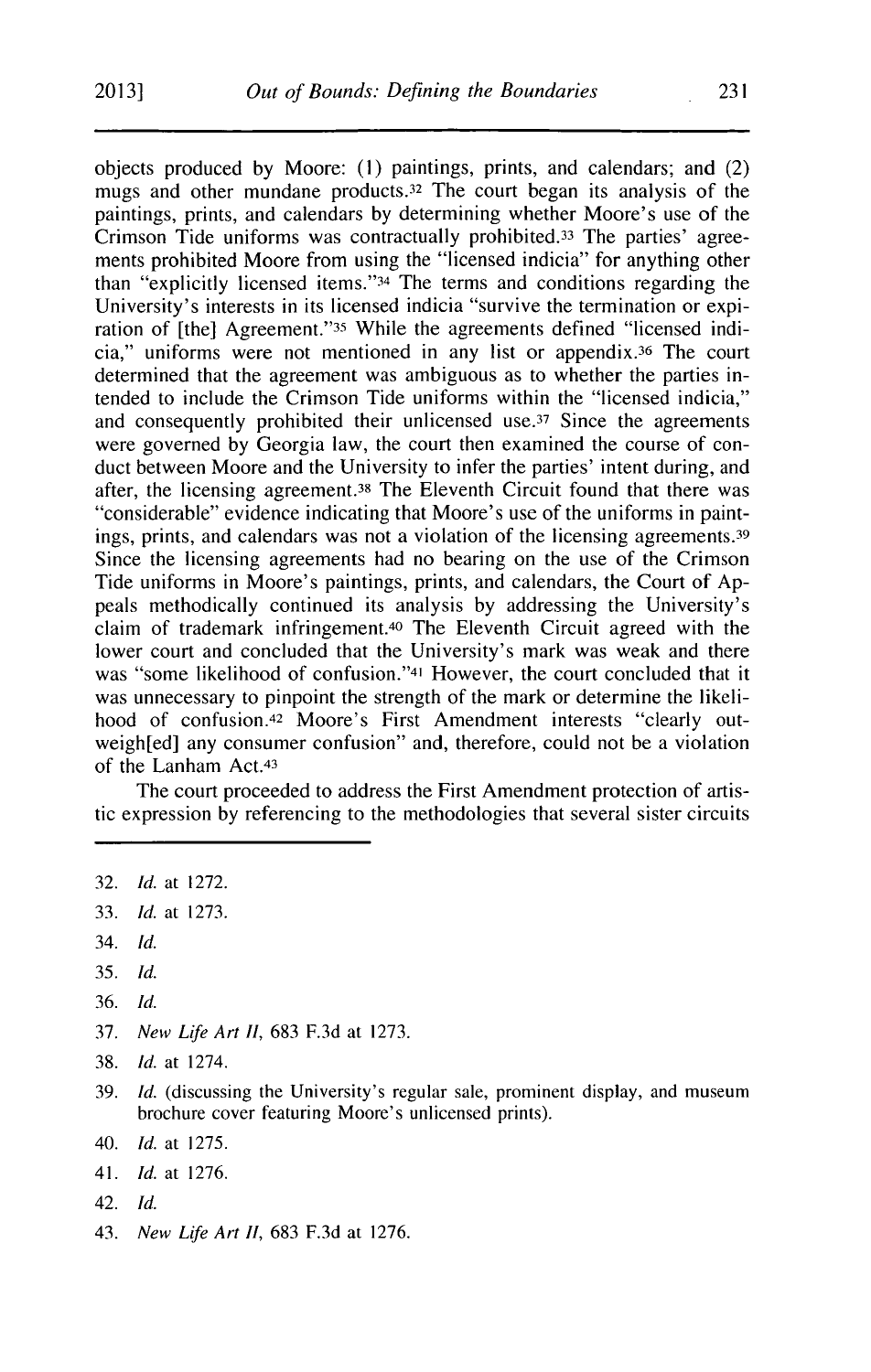applied when confronting a conflict between the First Amendment and trademark rights.44 First Amendment protection has been previously established in photos, films, paintings, drawings, and engravings.45 Therefore, Moore's paintings, prints, and calendars are entitled to First Amendment protection.46 The court applied the test used in the landmark case of *Rogers v. Grimaldi,* where the Second Circuit balanced the conflicting trademark and First Amendment rights."47 The *Rogers* court concluded that the Lanham Act must be read narrowly to avoid encroaching on First Amendment protected speech.<sup>48</sup> "[I]n general, the [Lanham] Act should be construed to apply to artistic works only where the public interest in avoiding consumer confusion outweighs the public interest in free expression."49 Here, the court likened the use of the Crimson Tide uniforms to the use of Tiger Woods' image in *ETW Corp. v. Jireh Publishing, Inc.50* In that case, the Sixth Circuit applied *the Rogers* balancing test to a false endorsement claim, and held that the artist's use had some artistic relevance and was not explicitly misleading.51 The court recognized no difference in the derivation of a false endorsement claim and trademark infringement, and concluded, "[a]n artistically expressive use of a trademark will not violate the Lanham Act unless the use of the mark has no artistic relevance to the underlying work whatsoever, or **. . .** explicitly misleads as to the source or the content of the work."52 Specifically, Moore's paintings, prints, and calendars garner First Amendment protection under the Eleventh Circuit's extension of the *Rogers* test because the uniforms are artistically relevant *and* necessary for a realistic portrayal of memorable University of Alabama sporting events.<sup>53</sup>

In its analysis of Moore's use of the trademark on mugs and other "mundane products," the court first reemphasized the ambiguity in the parties' licensing agreements. 54 However, it concluded that the record was not adequately developed to resolve the ambiguity with respect to the mugs and

- 44. *Id.* at **1276-77.**
- 45. *Id.* at **1276** (citing Kaplan v. California, 413 **U.S. 115, 119-20 (1973)).**
- *46. Id.*
- *47. Id.* at **1276;** *see also* Rogers v. Grimaldi, **875 F.2d** 994, **999-1000 (2d** Cir. **1989).**
- 48. *New Life Art II,* **683 F.3d** at **1277** (citing *Rogers,* **875 F.2d** at **998-1000).**
- 49. *Id. (citing Rogers,* **875 F.2d** at **999).**
- **50.** *Id.* at **1278** (citing **332 F.3d 915, 918** (6th Cir. **2003)).**
- *51. Id.* (citing *ETW,* **332 F.3d** at **936-37).**
- *52. Id.* (quoting **ESS** Entm't 2000, Inc. v. Rock Star Videos, Inc., 547 **F.3d 1095, 1099** (9th Cir. **2008)).**
- *53. Id.*
- 54. *New Life Art II,* **683 F.3d** at **1279;** *see supra* notes **34-38** and accompanying text.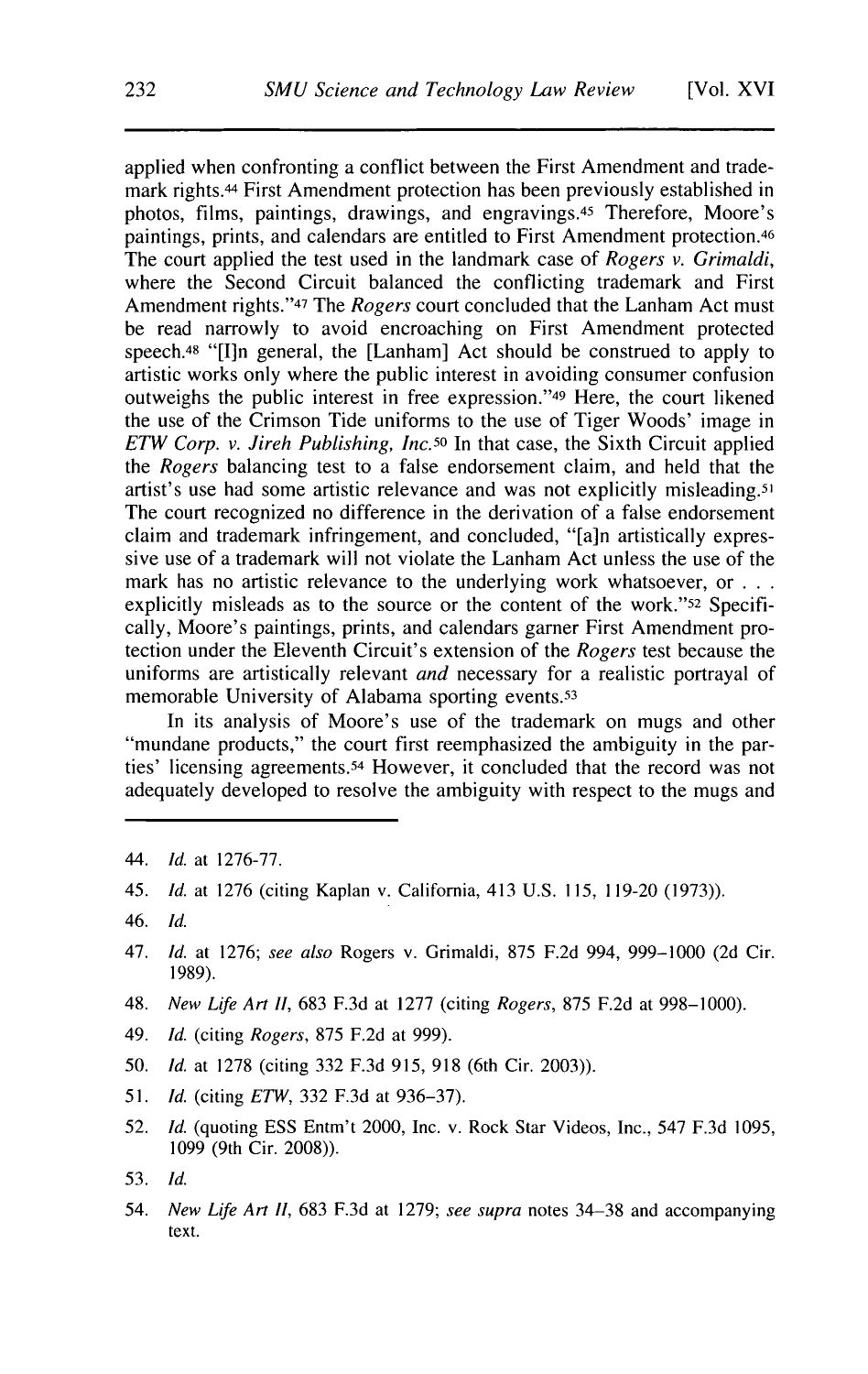mundane products.55 Moore contended that his copyright ownership of the original paintings entitled him to a right to produce derivative products featuring his copyrighted works; the court disagreed.56 **"[A]** copyright is not a 'right' to use: it is a right to exclude *others* from using the copyrighted work."57 The court declined to address the First Amendment and fair use issues *sua sponte.58* Due to Moore's failure to raise these issues on appeal, the court noted the only trademark argument that remained was acquiescence. 59 Accordingly, the court dismissed Moore's copyright "defense," and after narrowing his remaining arguments, the court reversed summary judgment and remanded the case for an appropriate resolution as to the remaining disputed issues of material fact.<sup>60</sup>

#### **VII. CRITIQUE OF COURT'S APPROACH**

The notion that universities are merely institutions providing higher education is outdated, now replaced **by** a new reality: collegiate athletics, led **by** college football and basketball, have morphed into a dominating enterprise. The availability of sporting events on television has driven the popularity of collegiate athletics through the roof. It is no longer safe to assume that someone who supports a university's team with a bumper sticker or t-shirt is a student, graduate, or even a resident of the same state as that university. Major college athletics are en vogue. Dozens of college teams have estimated values nearing **\$100** million.61 Several conferences and universities have their own television networks.62 Like any other multi-million dollar entity with valuable intellectual property rights, universities strategically monitor the use of their trademarks in an apparent effort to protect their brand and

**59.** *Id.* at **1280-81.** Acquiescence is a statutory defense requiring "three elements: **(1)** the plaintiff actively represented it would not assert a right or claim; (2) the delay between the active representation and assertion of the right or claim was not excusable, and **(3)** the delay caused the defendant undue prejudice." *Id.* at **1281** (quoting Angel Flight of Ga., Inc. v. Angel Flight Am., Inc., **522 F.3d** 1200, **1207 (11** th Cir. **2008));** *see also* **15 U.S.C. §** l1 **15(b)(9)** (2012); In order to demonstrate acquiescence, "the relevant evidence **. ..** would be active behavior **by** the University during the time that Moore has been portraying the University's uniforms." *New Life Art II,* **683 F.3d** at **1282.**

- **61.** *See Smith, supra* note **7.**
- **62.** *See, e.g.,* Dennis Dodd, *Pac-12 Network Debuts,* **CBS SPORTS,** (Aug. **15,** 2012, 4:32 PM), http://www.cbssports.com/collegefootball/blog/dennis-dodd/198029 49/pac- 12-network-debuts-now-everyone-please-calm-down.

**<sup>55.</sup>** *New Life Art 11,* **683 F.3d** at **1279.**

**<sup>56.</sup>** *Id.* at **1280.**

**<sup>57.</sup>** *Id.* (quoting McCarthy on Trademarks and Unfair Competition **§** 6:14 (4th ed. 2011)).

**<sup>58.</sup>** *Id.*

**<sup>60.</sup>** *Id.* at **1280-82.**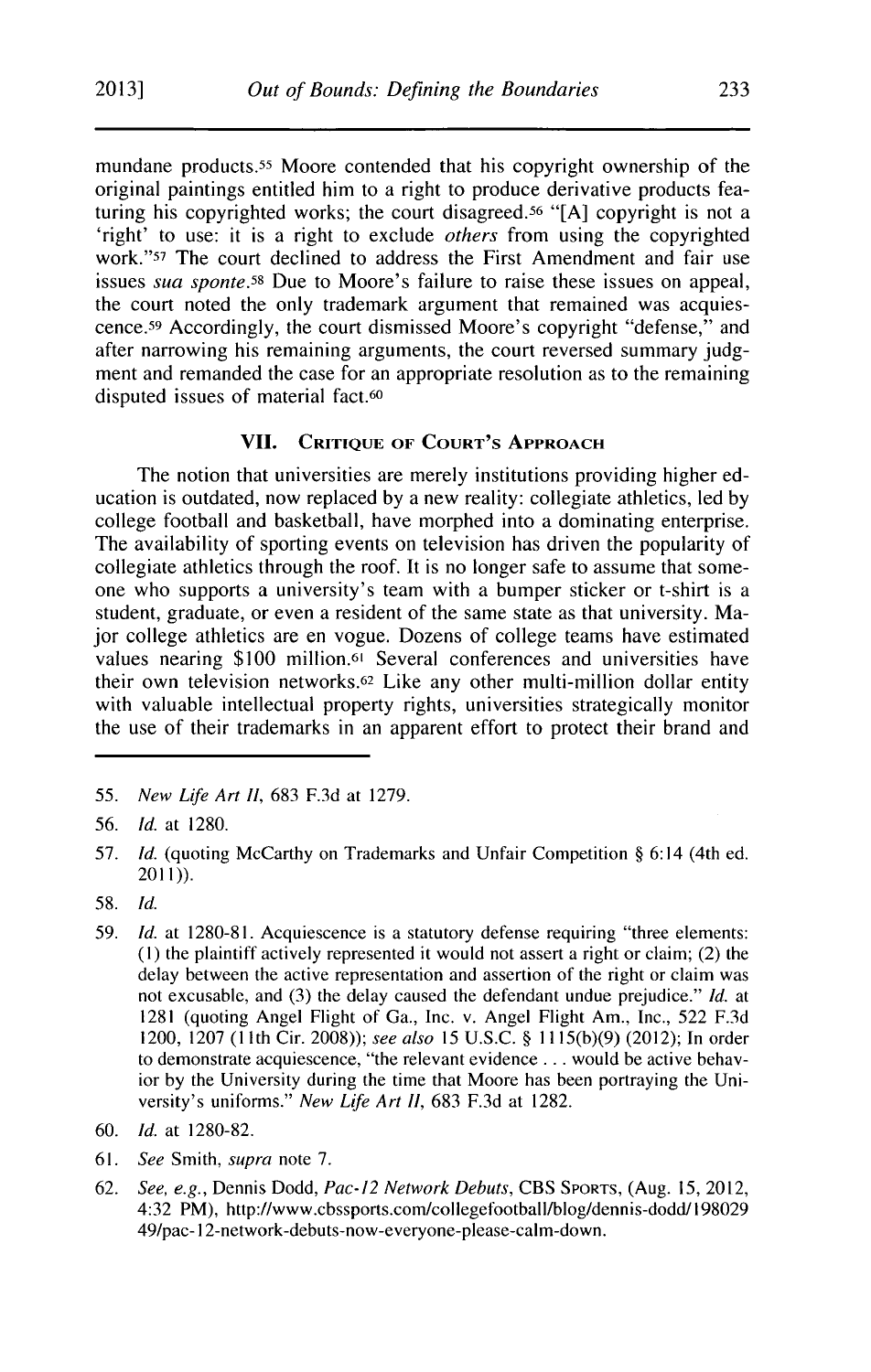sustain the success of their budding golden goose. Trademark rights should not impede the freedom of expression embodied in the First Amendment.63 Filmmakers, artists, and authors must have the untethered freedom to use marks in artistic works. **A** prohibition on using marks in artistic works would deprive the public of unnecessarily suppressed ideas. Yet, the Lanham Act grants an exclusive right to prevent others from the use of particular symbols.64 Balancing the ideals underlying First Amendment rights with the goals of trademark jurisprudence can, therefore, be challenging.

The United States Court of Appeals for the Eleventh Circuit effectively articulated the implication of the issues presented in *New Life Art II,* extending the Second Circuit's speech-protection test developed in *Rogers.65 Rogers* provided First Amendment protection to artistically relevant titles, later extended to include the content of artistic works,<sup>66</sup> but it is the Eleventh Circuit's extension to the expressive content "needed for a realistic portrayal" that may prove revolutionary.67 The court appropriately used the *Rogers* test for direction in order to balance the public's interests in expression and confusion. It is vital for trademark and First Amendment jurisprudence to develop in concert with developments in technology and market preference. However, it is equally important that trademark law remain rooted in its fundamental purpose: to protect consumers. **By** favoring expressive works of art that use trademarks for artistically relevant purposes, the Eleventh Circuit has made it permissible and has, perhaps, provided an avenue for artists to create art that enables the public to experience new levels of realistic experience. Artists should be censored from portraying the most realistic versions of art only if a substantial likelihood of genuine consumer confusion is presented. The court's decision signaled the importance of artistic freedom when memorializing notable events through realistic expressions of art.

## **VIII. CONCLUSION**

*New Life Art II* addressed the conflict between the First Amendment right of expression in artistic works and the trademark protection provided **by** the Lanham Act. Current First Amendment jurisprudence provides that expressive speech, such as art and film, is noncommercial and entitled to full First Amendment protection. **By** extending the *Rogers* test to protect the use of marks when artistically relevant and necessary for realism, the Eleventh Circuit has reinforced the strength of First Amendment rights and embodied

**<sup>63.</sup>** *See* **U.S. CONST.** amend. **I;** *see also Kaplan,* 413 **U.S.** at **119-20** (holding that the First Amendment protection extends beyond words and include pictures, films, paintings, drawings).

<sup>64.</sup> *See 15* **U.S.C. § 1051.**

**<sup>65.</sup>** New *Life Art II,* **683 F.3d** at **1278-79;** *see also Rogers,* **875 F.2d** at **1001.**

**<sup>66.</sup>** *See* Cliff's Notes, Inc. v. Bantam Doubleday Dell Publ'g Group, **886 F.2d** 490, 495 **(2d** Cir. **1989).**

**<sup>67.</sup>** *New Life Art II,* **683 F.3d** at **1278.**